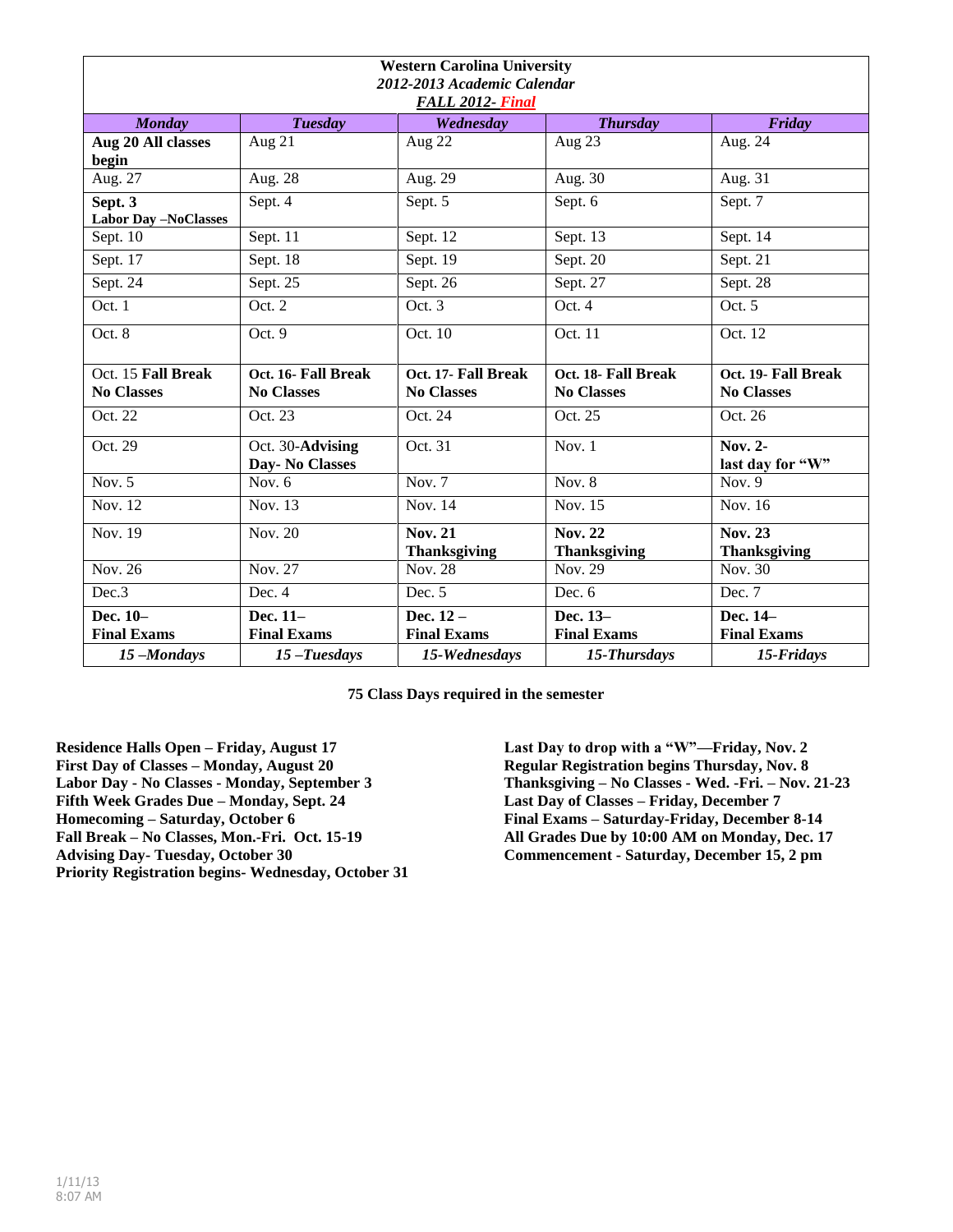| <b>Western Carolina University</b><br>Academic Calendar<br><b>SPRING 2013-Final</b> |                                     |                                           |                                                        |                                                        |  |
|-------------------------------------------------------------------------------------|-------------------------------------|-------------------------------------------|--------------------------------------------------------|--------------------------------------------------------|--|
| <b>Monday</b>                                                                       | <b>Tuesday</b>                      | Wednesday                                 | <b>Thursday</b>                                        | Friday                                                 |  |
|                                                                                     |                                     |                                           |                                                        |                                                        |  |
|                                                                                     |                                     |                                           | <b>Jan. 10</b><br>Orientation &<br><b>Registration</b> | <b>Jan. 11</b><br>Orientation &<br><b>Registration</b> |  |
| Jan. 14-All classes<br>begin                                                        | Jan. 15                             | Jan.16                                    | Jan. 17                                                | Jan. $18$                                              |  |
| Jan. 21-<br><b>MLK Holiday -</b><br><b>No Classes</b>                               | Jan. 22                             | Jan. 23                                   | Jan. 24                                                | Jan. 25                                                |  |
| Jan. 28                                                                             | Jan. 29                             | Jan. 30                                   | Jan. 31                                                | Feb. 1                                                 |  |
| Feb. 4                                                                              | Feb. 5                              | Feb. 6                                    | Feb. 7                                                 | Feb. 8                                                 |  |
| Feb. 11                                                                             | Feb.12                              | Feb.13                                    | Feb. 14                                                | Feb. 15                                                |  |
| Feb. $18$                                                                           | Feb. 19                             | Feb. 20                                   | Feb. 21                                                | Feb. 22                                                |  |
| Feb. 25                                                                             | Feb. 26-Advising<br>Day- No Classes | Feb. 27                                   | Feb. 28                                                | Mar. 1                                                 |  |
| Mar. 4                                                                              | Mar. 5                              | Mar. 6                                    | Mar. 7                                                 | Mar. 8                                                 |  |
| Mar. 11                                                                             | Mar. 12                             | Mar. 13                                   | Mar. 14                                                | Mar. 15                                                |  |
| Mar. 18                                                                             | Mar. 19                             | Mar. 20                                   | Mar. 21-Last day<br>for "W"                            | Mar. 22                                                |  |
| Mar. 25- Spring Break<br><b>No Classes</b>                                          | Mar. 26- Spring Break<br>No Classes | Mar. 27-Spring Break<br><b>No Classes</b> | Mar. 28-Spring Break<br><b>No Classes</b>              | Mar. 29-Spring Break<br><b>No Classes</b>              |  |
| Apr. 1                                                                              | Apr. 2                              | Apr. 3                                    | Apr. 4                                                 | Apr. 5                                                 |  |
| Apr. 8                                                                              | Apr. 9                              | Apr. 10                                   | Apr. 11                                                | Apr. 12                                                |  |
| Apr. 15                                                                             | Apr. 16                             | Apr. 17                                   | Apr. 18                                                | Apr. 19                                                |  |
| Apr. 22                                                                             | Apr.23                              | Apr. 24                                   | Apr. 25                                                | Apr. 26                                                |  |
| Apr. 29                                                                             | Apr. 30                             | May 1                                     | May 2                                                  | May 3                                                  |  |
| <b>May 6-</b><br><b>Final Exams</b>                                                 | $May 7-$<br><b>Final Exams</b>      | May 8-<br><b>Final Exams</b>              | May $\overline{9}$ -<br><b>Final Exams</b>             | <b>May 10-</b><br><b>Final Exams</b>                   |  |
| 15-Monday                                                                           | 15-Tuesday                          | 16-Wednesday                              | 16-Thursday                                            | 16-Friday                                              |  |

**75 Class Days required in the semester**

**Residence Halls Open – Friday, January 11 Orientation – Thursday-Friday, January 10-11 First Day of Classes – Monday, January 14 Martin Luther King Holiday - Monday, January 21 Fifth Week Grades Due – Monday, February 18 Advising Day—No Classes—Tuesday, Feb. 26 Priority Registration begins- Wednesday, Feb. 27 Regular Registration begins Thursday, Mar. 7**

**Last Day to drop with a "W" – Thursday, March 21 Spring Break –Monday-Friday, Mar. 25-29 Last Day of Classes – Friday, May 3 Final Exams – Saturday – Friday, May 4-10 Commencement (graduate) – Friday, May 10, 7 pm Commencement (undergraduate) – Sat., May 11 All Grades Due by 10:00 AM on Monday, May 13**